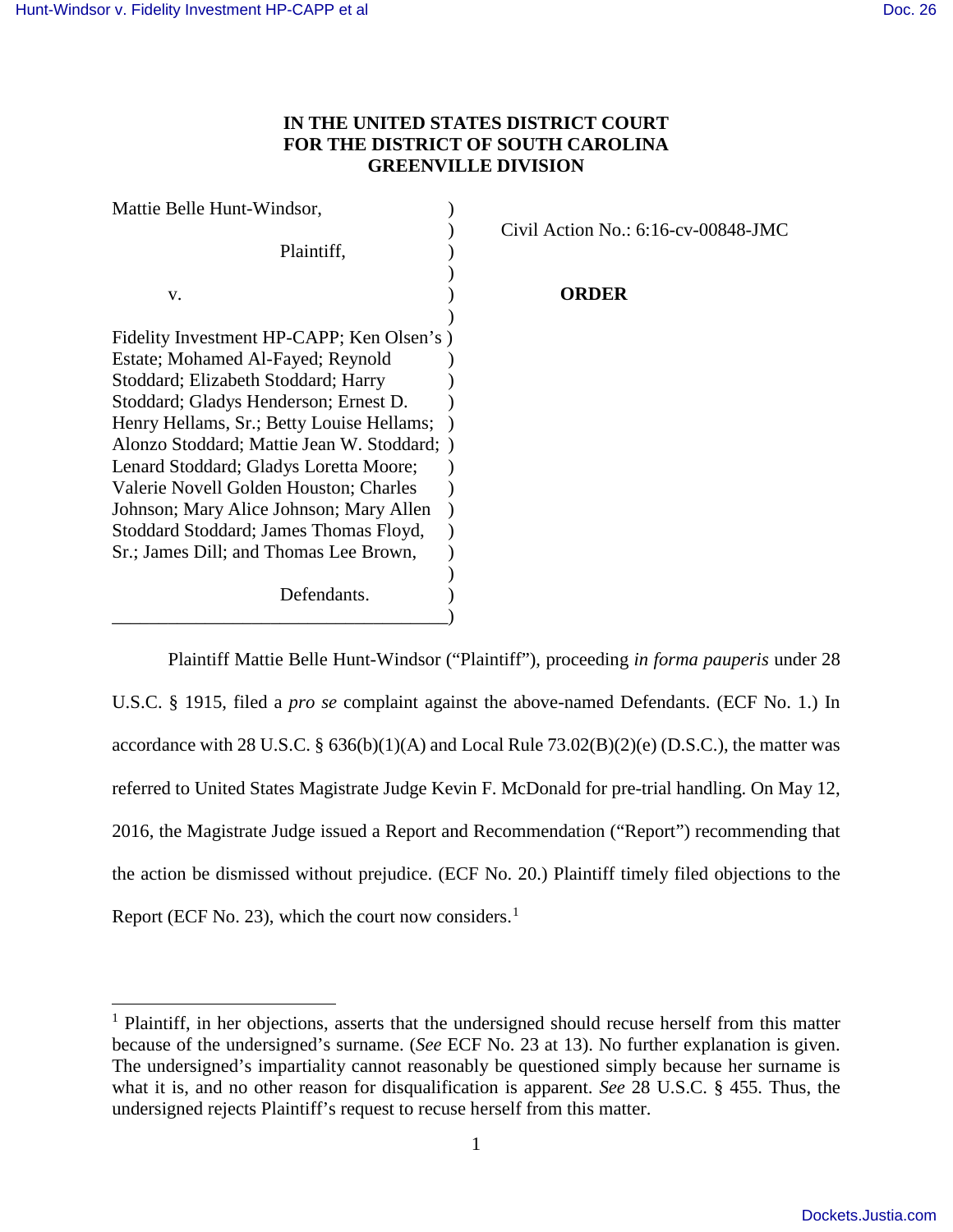The court concludes, upon its own careful review of the record, that the Magistrate Judge's factual synopsis is accurate and incorporates it herein by reference. This court will thus focus on the facts pertinent to the analysis of Plaintiff's objections.

In her complaint, Plaintiff alleges that she was employed by the Hewlett-Packard Company ("HP") from 1983 to 1996 and that, having paid into HP's pension plan for twelve years, she was erroneously informed by HP that she had paid into the plan for four years less than she in fact had. (ECF No. 1 at 4.) She alleges that two laptops containing information regarding her pension plan were stolen and that one of the Defendants conspired with others to sell four years of employment service back to HP for monetary gain. (*Id.*) Plaintiff also alleges that the theft of one of the laptops might be related to the disappearances of several individuals. (*Id.* at 4-5.) She further alleges that, through a work-related background check, she was informed that she might be an illegitimate daughter of King Edward III of England<sup>[2](#page-1-0)</sup> who owned a mansion in Paris that is now owned by one of the Defendants. (*Id.* at 4.) For relief, Plaintiff asks the court to order HP's pension plan administrator to "correct [her] years of service" and "replace the missing money"; to hold the pension plan and another Defendant liable and award her "1 centillion [d]ollars . . . for . . . pain and suffering"; "to prosecute all of the people involved in the execution of this crime"; and to order the Defendant owning the Paris mansion to sign-over to her the mansion and all other valuables once belonging to King Edward VIII of England. (*Id.* at 8.)

In his Report, the Magistrate Judge noted that, for a complaint brought pursuant to § 1915, the court may dismiss the action at any time if it determines that the complaint is frivolous or

 $\overline{a}$ 

<span id="page-1-0"></span><sup>&</sup>lt;sup>2</sup> In later filings, Plaintiff refers to King Edward VIII of England and his brother, King George VI of England, who are separated by more than half a millennium from Edward III. It appears that Plaintiff's single reference to Edward III is a typographical error and that she probably intended to refer to Edward VIII.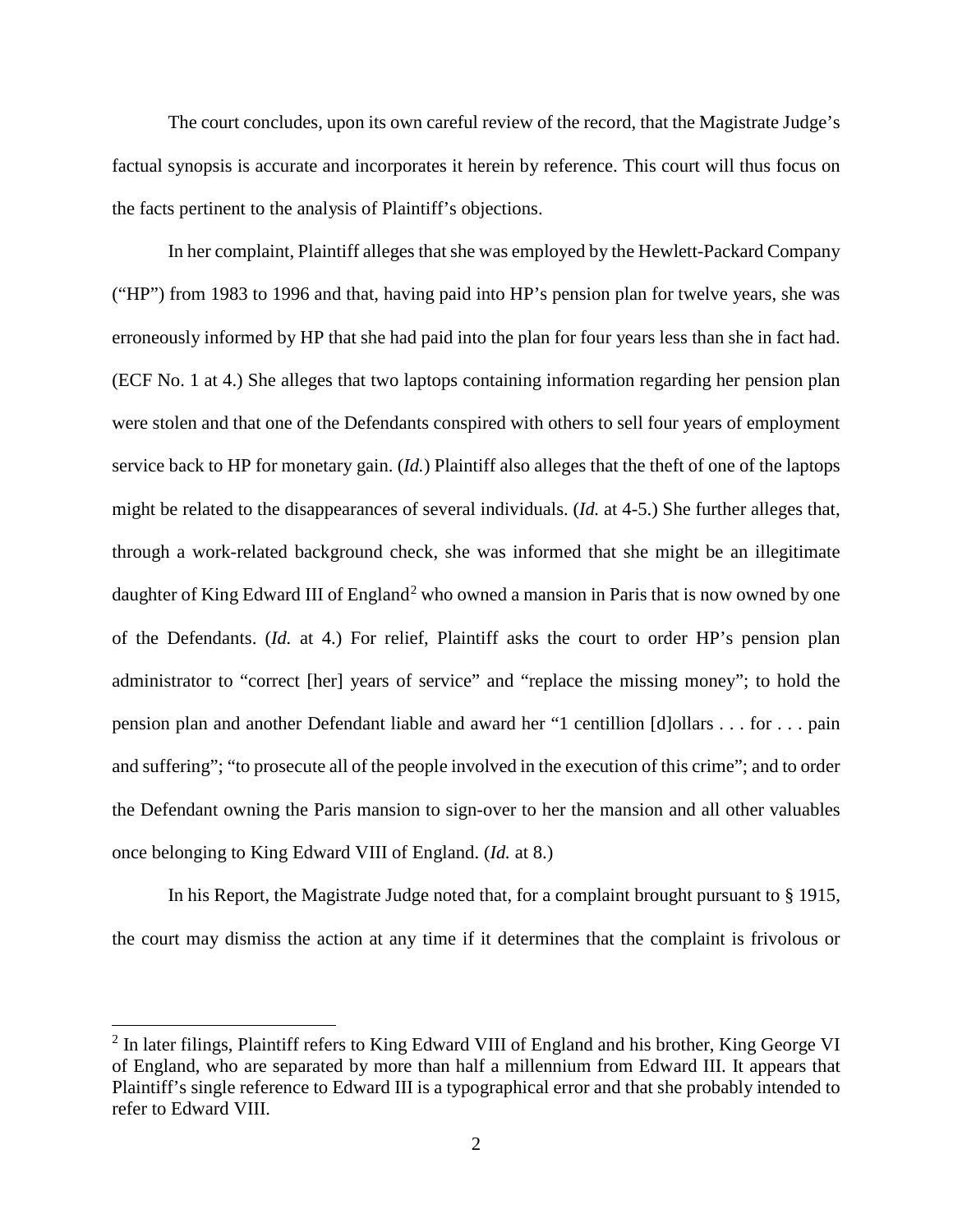malicious, that it fails to state a claim upon which relief may be granted, or that it seeks monetary relief against a defendant immune from such relief. (ECF No. 20 at 2 (citing 28 U.S.C. § 1915(e)(2)(B)).) Construing Plaintiff's claims regarding her pension plan as claims brought under the Employee Retirement Income Security Act ("ERISA"), 29 U.S.C. §§ 1001–1461, the Magistrate Judge determined that the claims were subject to summary dismissal because Plaintiff, in her answers to the court's special interrogatories, admitted that she had failed to exhaust available administrative remedies with the plan's administrator. (*See id.* at 2-3 (citing *Gayle v. United Parcel Serv., Inc.*, 401 F.3d 222, 226 (4th Cir. 2005); *Coyne & Delany Co. v. Blue Cross & Blue Shield of Va., Inc*., 102 F.3d 712, 716 (4th Cir. 1996); *Makar v. Health Care Corp*., 872 F.2d 80, 82 (4th Cir. 1989); *Clark v. BASF Corp.*, 229 F. Supp. 2d 480, 483, 487 (W.D.N.C. 2002)); *see also* ECF No. 13.) The Magistrate Judge next determined that Plaintiff's claim seeking prosecution of a number of individuals was subject to summary dismissal because no citizen has a right to institute criminal prosecution and because the decision to prosecute generally does not rest with the judicial branch. (*See* ECF No. 20 at 3-4 (citing *Bordenkircher v. Hayes*, 434 U.S. 357, 364 (1978); *Linda R.S. v. Richard D.*, 410 U.S. 614, 619 (1973); *United States v. Giannattasio*, 979 F.2d 98, 100 (7th Cir. 1992); *Lopez v. Robinson*, 914 F.2d 486, 494 (4th Cir. 1990)).) The Magistrate Judge lastly determined that Plaintiff's claims that she is the heir of an English king with rights to his former property in Paris and that certain Defendants are involved in a series of disappearances are frivolous and thus subject to summary dismissal. (*See id.* at 4 (citing *Feurtado v. McNair*, No. 3:05-1933-SB, 2006 WL 1663792 (D.S.C. June 15, 2006)).) Accordingly, the Magistrate Judge recommended that the action be dismissed without prejudice. (*See id.*)

In her objections to the Report, Plaintiff asserts that she worked not for HP, but for Digital Equipment Corporation, but nevertheless maintains that HP erroneously informed her that she paid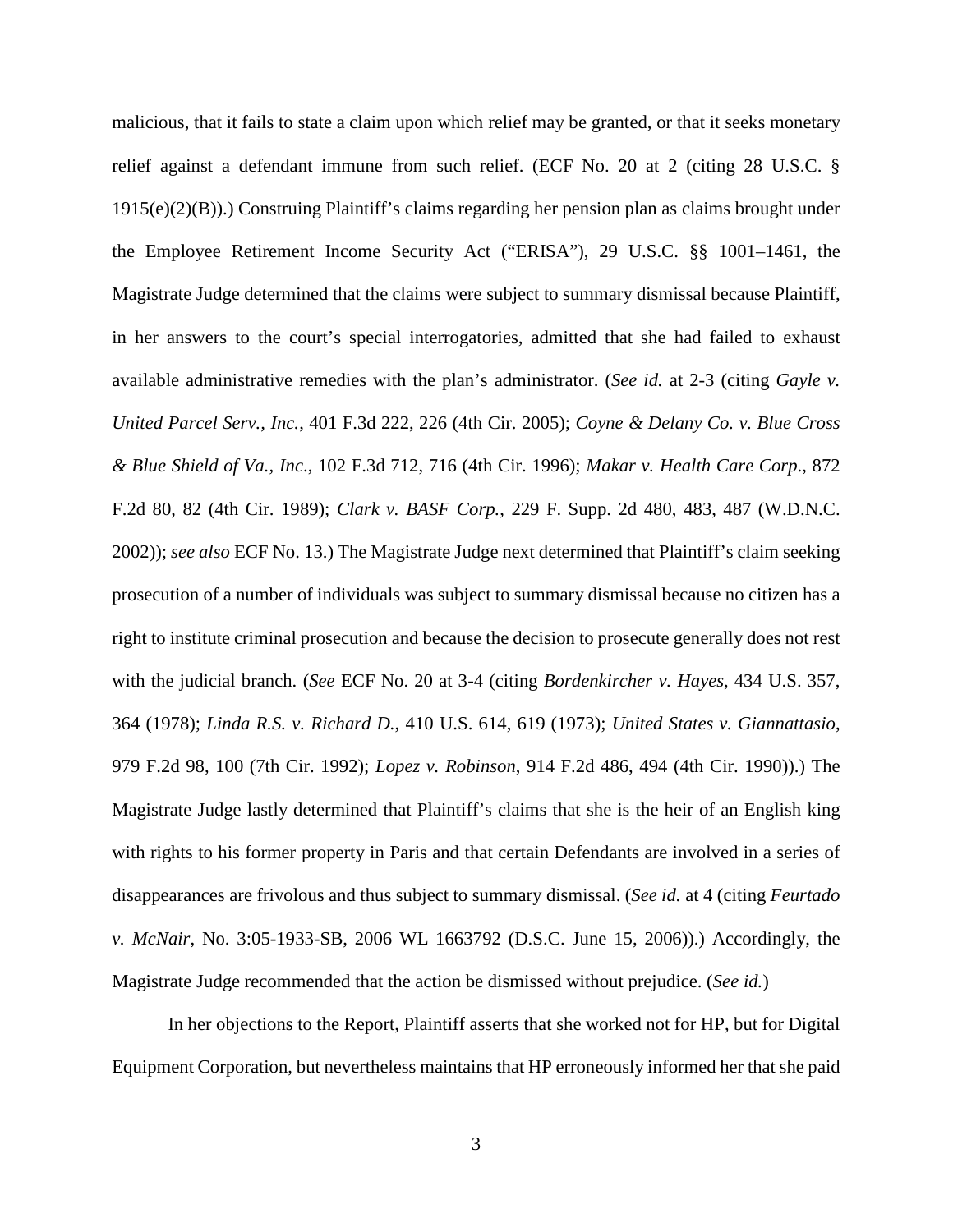into the company's pension plan four years fewer than she in fact paid into it. (*See* ECF No. 23 at 2-3.) Plaintiff re-asserts allegations regarding the theft of the two laptops and other criminal wrongdoings by her former co-workers, Defendants, and others, including lone-sharking, slavetrading, identity theft, stealing someone else's land, stealing her money, and placing a contract for murder on her. (*See id.* at 3-8.) Plaintiff appears again to admit that she has not pursued administrative remedies with the pension plan administrator but excuses her failure to do so on the ground that "to have done so would have concealed the missing years." (*Id.* at 6.) Plaintiff alleges that she has information supporting rumors that she is the illegitimate daughter of a monarch, this time King George VI of England. (*See id.* at 4.) Lastly, in her objections, Plaintiff asserts that the Magistrate Judge should have recused himself because his surname "is connected to" a person who is related to a former girlfriend of someone who shares a surname with several Defendants. (*See id.* at 7.)

The Magistrate Judge makes only a recommendation to this court. The recommendation has no presumptive weight. The responsibility to make a final determination remains with this court. *See Mathews v. Weber*, 423 U.S. 261, 270-71 (1976). The court reviews *de novo* only those portions of a magistrate judge's report to which specific objections are filed, and reviews those portions which are not objected to—including those portions to which only "general and conclusory" objections have been made—for clear error. *See Diamond v. Colonial Life & Acc. Ins. Co.*, 416 F.3d 310, 315 (4th Cir. 2005). The court may accept, reject, or modify, in whole or in part, the recommendation of the Magistrate Judge or recommit the matter with instructions. *See* 28 U.S.C. § 636(b)(1).

*Pro se* filings, such as those submitted by Plaintiff, are accorded liberal construction and held to a less stringent standard than formal pleadings drafted by attorneys. *See Erickson v. Pardus*,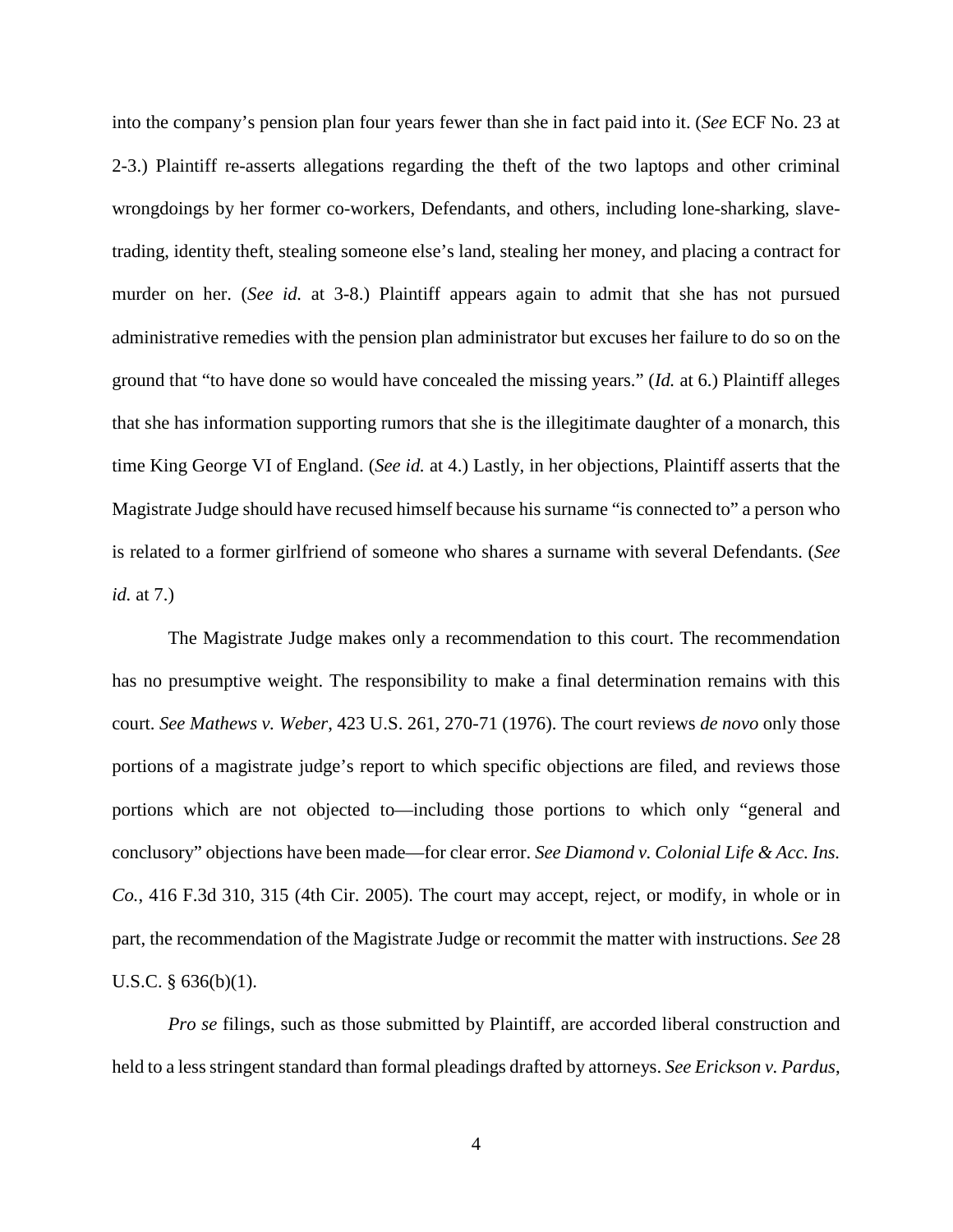551 U.S. 89, 94 (2007) (citing *Estelle v. Gamble*, 429 U.S. 97, 106 (1976)). Nevertheless, a *pro se* complaint remains subject to summary dismissal, and district courts are not required to rewrite a plaintiff's complaint to include claims that have not been presented or to construct a plaintiff's legal arguments on his behalf. *See generally Barnett v. Hargett*, 174 F.3d 1128, 1133 (10th Cir. 1999); *Small v. Endicott*, 998 F.2d 411, 417-18 (7th Cir. 1993).

With one exception, none of the arguments Plaintiff raises, even liberally construed, challenge the Magistrate Judge's reasoning. More specifically, Plaintiff's argument that the Magistrate Judge misidentified the company for which she worked and her assertion that the litany of wrongdoings in her complaint (as well as other wrongdoings) actually occurred have no bearing on the Magistrate Judge's recommendation that Plaintiff's claim seeking relief under the pension plan and her claim seeking prosecution of the alleged wrongdoers be dismissed, as the arguments simply do not address the deficiencies that the Magistrate Judge identified in Plaintiff's pleadings. *See Leaphart v. Eagleton*, No. 2:15-cv-04910-JMC, 2017 WL 1160418, at \*11 (D.S.C. March 29, 2017); *McEachern v. Gray*, No. 4:14-cv-1234-BHH, 2015 WL 5089613, at \*2 (D.S.C. Aug. 27, 2015). Because Plaintiff failed to object to the Magistrate Judge's reasoning in this regard, the court reviews the reasoning for clear error, and, perceiving none, the court accepts the reasoning and the resulting recommendation.

In only one instance might Plaintiff's objection be understood to challenge the Magistrate Judge's grounds for recommending dismissal. In her objection, Plaintiff asserts that she "found information to support the rumors of her kinship" to an English king. (ECF No. 23 at 4.) Construed liberally, this assertion might be a challenge to the Magistrate Judge's determination that Plaintiff's claim seeking the award of a Parisian mansion and other valuables once owned by Edward VIII based on her assertion that she was his or his brother's illegitimate daughter should be dismissed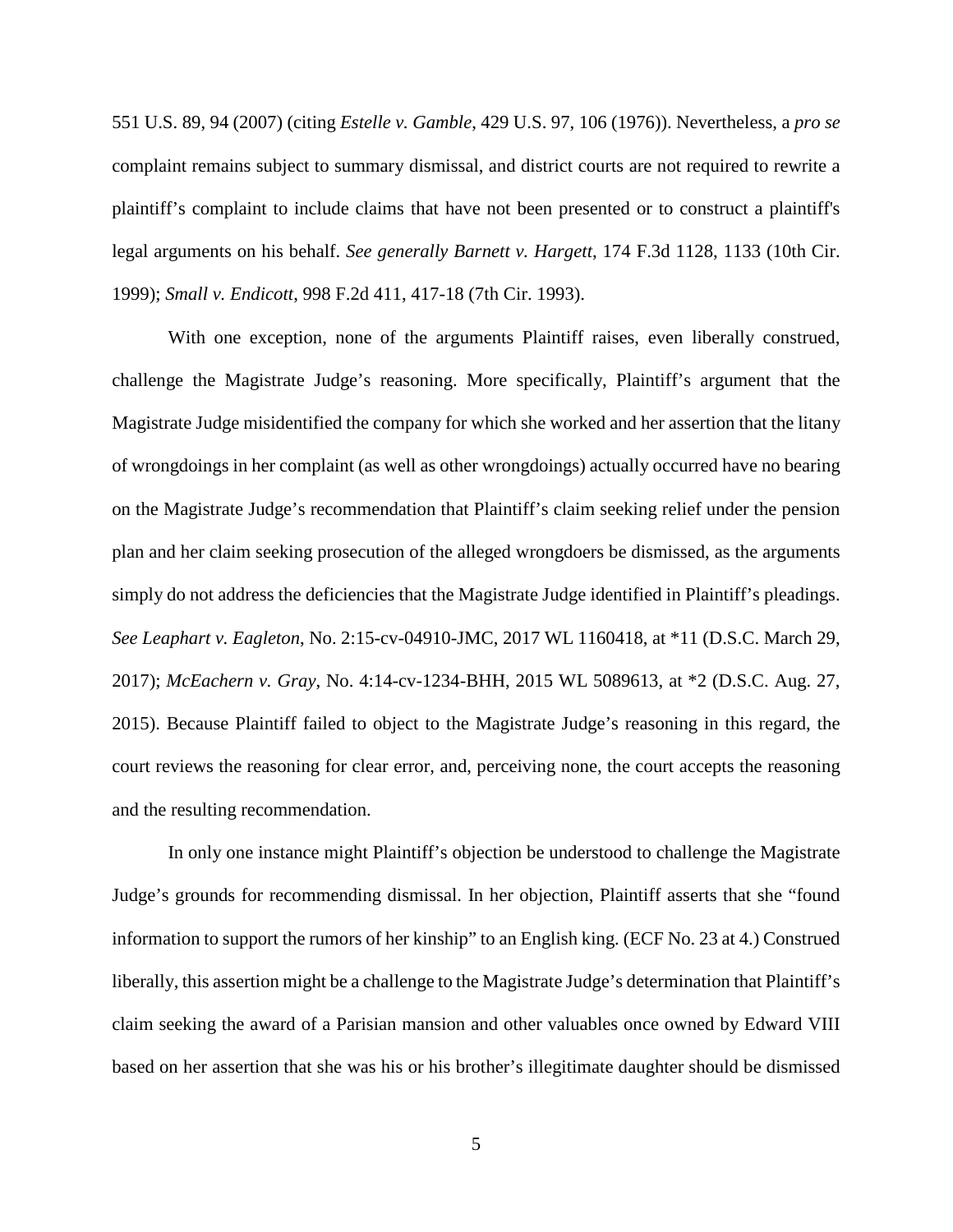because they were frivolous. Reviewing the claim *de novo*, however, the court determines that it is subject to summary dismissal both because the factual allegations are fanciful and fantastic (not to mention contradictory) and because there is no discernible legal theory underlying the claim. *See Nasim v. Warden*, *Md. House of Corr.*, 64 F.3d 951, 953-55 (4th Cir. 1995) (en banc). To the extent Plaintiff raises this objection, it is overruled.

Plaintiff's final objection to the Report is that the Magistrate Judge should not have issued it, as he should have recused himself because his surname is connected to individuals who are related to a person who shares a surname with one of the Defendants. Generally, the court follows the sound policy that a judge or magistrate judge accused of bias or the appearance of impartiality should himself make the disqualification determination in the first instance. *See In re Kensington Int'l, Ltd.*, 353 F.3d 211, 224 (3d Cir. 2003); *In re Drexel Burnham Lambert Inc.*, 861 F.2d 1307, 1312 (2d Cir. 1988); *United States v. Farkas*, 149 F. Supp. 3d 685, 691-92 (E.D. Va. 2016). However, the court notes that it is not uncommon for a party to call a magistrate judge's impartiality into question for the first time in the party's objection to the magistrate judge's report and that, in such circumstances, the district court will often make the disqualification determination. *See, e.g.*, *Moore v. Google, Inc.*, No. 2:13-3034-RMG, 2014 WL 4955264, at \*1-2 (D.S.C. Sept. 30, 2014). At least where, as here, the objecting party's arguments for recusal are meritless and utterly lacking in legal or factual support, the district court will decide the issue rather than unnecessarily expending scarce judicial resources by recommitting the matter to the magistrate judge. Here, Plaintiff's arguments for the Magistrate Judge's disqualification are as facially baseless as her reasons for the undersigned's disqualification; the mere fact that the Magistrate Judge happens to share a surname (and, notably, not an uncommon surname) with someone who might have had some relationship to someone who shares a surname with one of the